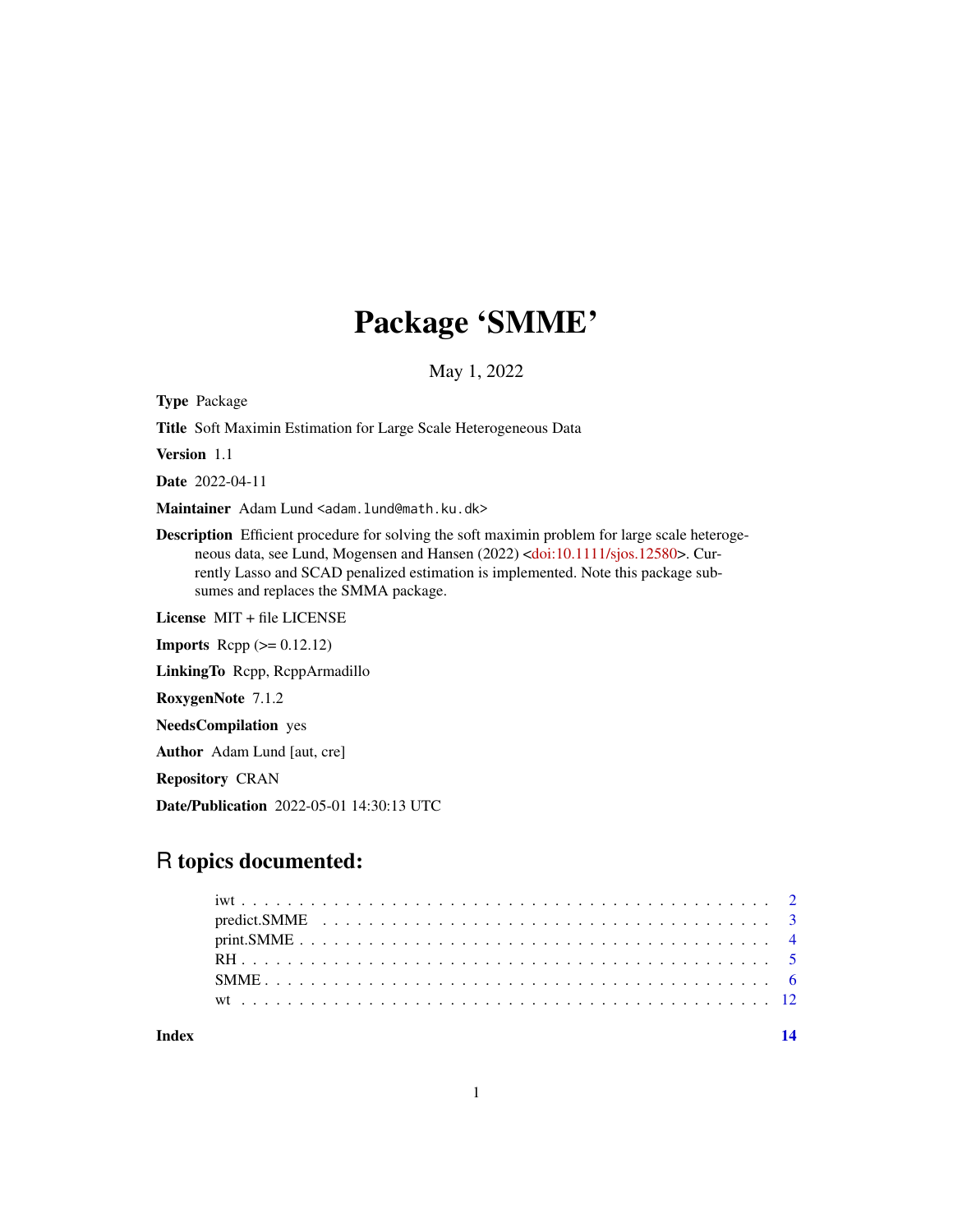#### <span id="page-1-0"></span>**Description**

This function performs a level J decomposition of the input array (1d, 2d, or 3d) using the pyramid algorithm (Mallat 1989).

#### Usage

 $iwt(x, wf = "la8", J = NULL)$ 

#### **Arguments**

| X  | a 1, 2, or 3 dimensional data array. The size of each dimension must be dyadic.                                                                                                  |
|----|----------------------------------------------------------------------------------------------------------------------------------------------------------------------------------|
| wf | the type of wavelet family used. See R-package waves lim for options.                                                                                                            |
| J  | is the level (depth) of the decomposition. For default NULL the max depth is<br>used making $ivt(x)$ equal to multiplying x with the inverse of corresponding<br>wavelet matrix. |

#### Details

This is a C++/R wrapper function for a C implementation of the inverse discrete wavelet transform by Brandon Whitcher, Rigorous Analytics Ltd, licensed under the BSD 3 license https://cran.rproject.org/web/licenses/BSD\_3\_clause, see the Waveslim package; Percival and Walden (2000); Gencay, Selcuk and Whitcher (2001).

Given a data array (1d, 2d or 3d) with dyadic sizes this transform is computed efficiently via the pyramid algorithm see Mallat (1989).

This functionality is used in the computations underlying [softmaximin](#page-5-1) to perform multiplications involving the wavelet (design) matrix efficiently.

#### Value

... An array with dimensions equal to those of x.

#### Author(s)

Adam Lund, Brandon Whitcher

#### References

Gencay, R., F. Selcuk and B. Whitcher (2001) An Introduction to Wavelets and Other Filtering Methods in Finance and Economics, Academic Press.

Mallat, S. G. (1989) A theory for multiresolution signal decomposition: the wavelet representation, IEEE Transactions on Pattern Analysis and Machine Intelligence, 11, No. 7, 674-693.

Percival, D. B. and A. T. Walden (2000) Wavelet Methods for Time Series Analysis, Cambridge University Press.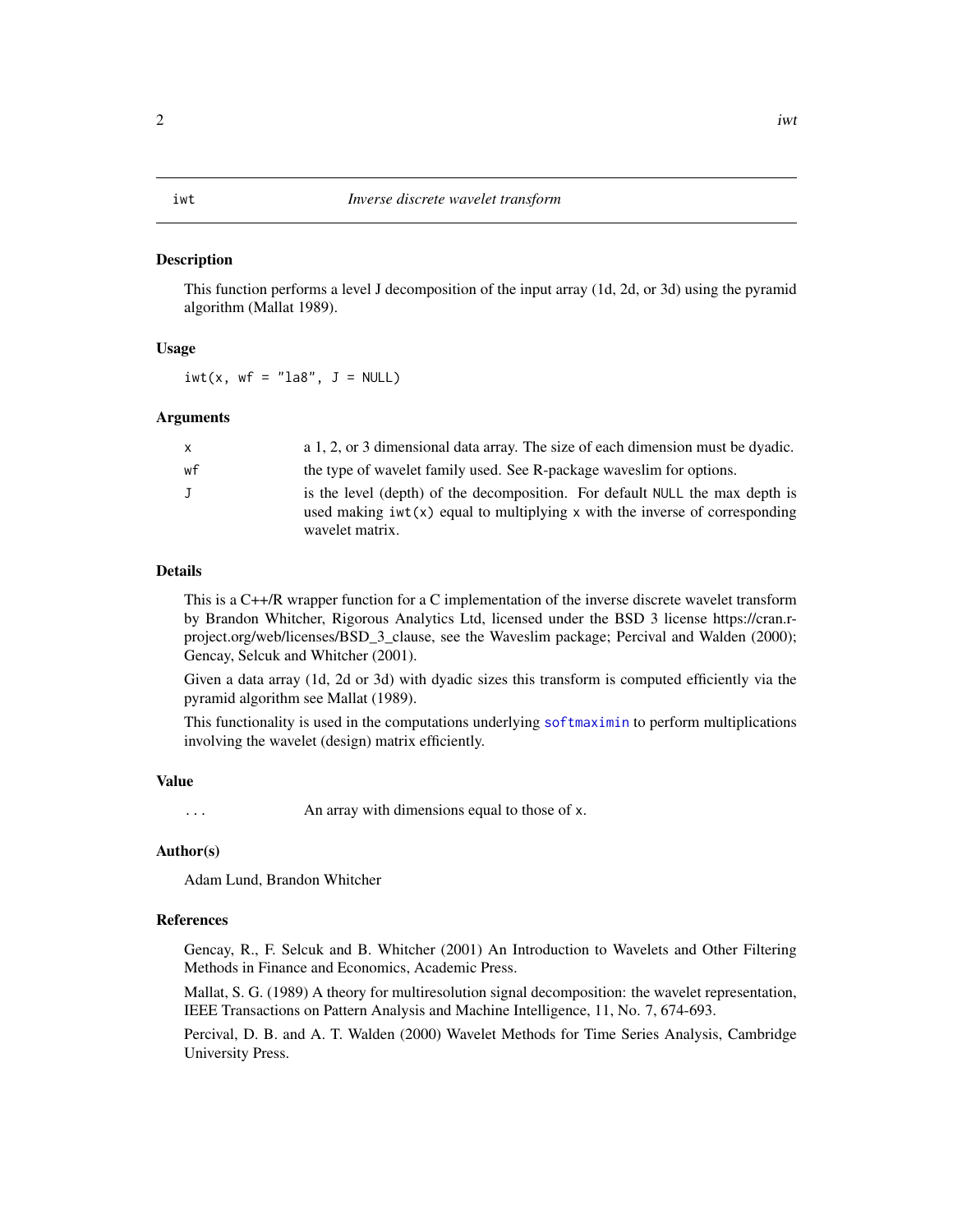#### <span id="page-2-0"></span>predict.SMME 3

#### Examples

```
###1d
x \leftarrow as_matrix(rnorm(2^3))range(x - iwt(wt(x)))###2d
x \le - matrix(rnorm(2^(3 + 4)), 2^3, 2^4)
range(x - iwt(wt(x)))###3d
x \le -\arctan(2\arctan(2^(3 + 4 + 5)), \, c(2^3, 2^4, 2^5))range(x - iwt(wt(x)))
```
predict.SMME *Make Prediction From a SMME Object*

#### **Description**

Given new covariate data this function computes the linear predictors based on the estimated model coefficients in an object produced by the function softmaximin. Note that the data can be supplied in three different formats: i) for general models as a  $n' \times p$  matrix (p is the number of model coefficients and  $n'$  is the number of new data points), ii) for array models with custom design as a list of one, two or three Kronecker component matrices each of size  $n'_i \times p_i$ ,  $i = 1, 2, 3$  ( $n'_i$  is the number of new marginal data points in the ith dimension), iii) for wavelet based models a string indicating the wavelet used to produce the model object.

#### Usage

```
## S3 method for class 'SMME'
predict(object, x, ...)
```
#### Arguments

| object       | An object of class SMME, produced with softmaximin with $m_c$ fitted models<br>for each value of zeta.                                                                                                                                                                                                                                                              |
|--------------|---------------------------------------------------------------------------------------------------------------------------------------------------------------------------------------------------------------------------------------------------------------------------------------------------------------------------------------------------------------------|
| $\mathsf{x}$ | An object that should be like the input to the softmaximin call that produced<br>object. For general models a matrix with column dimension equal to that of the<br>original input. For array models with custom design a list like the one supplied<br>to softmaximin to produce object and for a wavelet design the name of the<br>wavelet used to produce object. |
|              | ignored.                                                                                                                                                                                                                                                                                                                                                            |

#### Value

A list of length length(zeta). If x is a  $n' \times p$  matrix each list item is a  $n' \times m_\zeta$  matrix containing the linear predictors computed for each lambda. If x is a string or a list of tensor component matrices and fit \$dim = d, each list item is a  $d + 1$  array containing predictions computed for each lambda.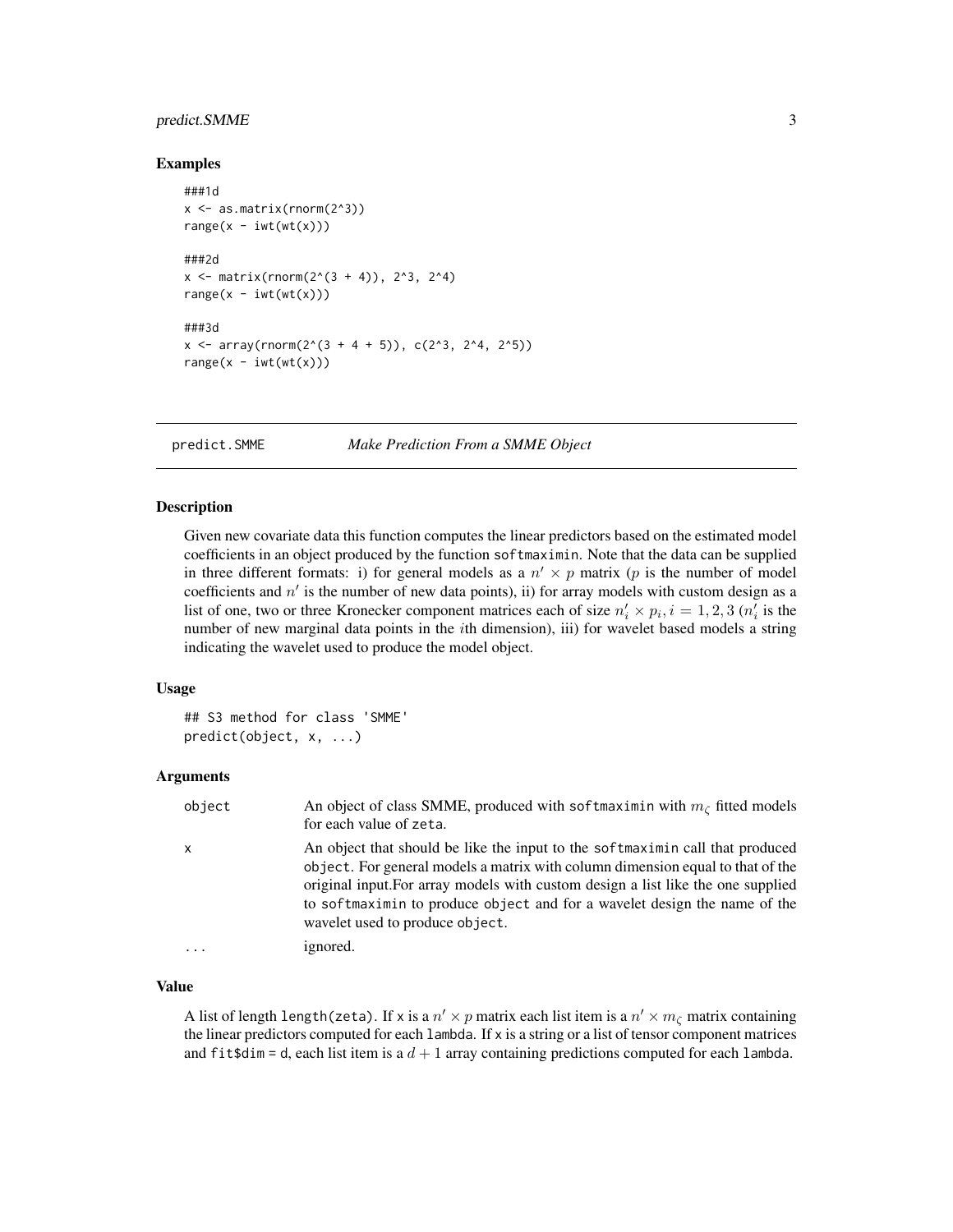#### <span id="page-3-0"></span>Author(s)

Adam Lund

#### Examples

```
##size of example
n1 <- 65; n2 <- 26; n3 <- 13; p1 <- 13; p2 <- 5; p3 <- 4
##marginal design matrices (Kronecker components)
X1 <- matrix(rnorm(n1 * p1, 0, 0.5), n1, p1)
X2 \le - matrix(rnorm(n2 * p2, 0, 0.5), n2, p2)
X3 <- matrix(rnorm(n3 * p3, 0, 0.5), n3, p3)
X <- list(X1, X2, X3)
component \le rbinom(p1 \ne p2 \ne p3, 1, 0.1)
Beta1 <- array(rnorm(p1 * p2 * p3, 0, 0.1) + component, c(p1, p2, p3))
Beta2 <- array(rnorm(p1 * p2 * p3, 0, 0.1) + component, c(p1, p2, p3))
mu1 <- RH(X3, RH(X2, RH(X1, Beta1)))
mu2 <- RH(X3, RH(X2, RH(X1, Beta2)))
Y1 <- array(rnorm(n1 * n2 * n3, mu1), dim = c(n1, n2, n3))Y2 <- array(rnorm(n1 * n2 * n3, mu2), dim = c(n1, n2, n3))Y <- array(NA, c(dim(Y1), 2))
Y[,, 1] <- Y1; Y[, , 2] <- Y2;
fit \le softmaximin(X, Y, zeta = c(1, 10), penalty = "lasso", alg = "npg")
##new data in tensor component form
X1 \leq matrix(rnorm(2 * p1), nrow = 2)
X2 \le - matrix(rnorm(3 * p2), nrow = 3)
X3 \le - matrix(rnorm(4 * p3), nrow = 4)
Yhat \leq predict(fit, x = list(X1, X2, X3))
```
print.SMME *Print Function for objects of Class SMME*

#### Description

This function will print some information about the SMME object.

#### Usage

## S3 method for class 'SMME'  $print(x, \ldots)$ 

#### **Arguments**

| x | a SMME object |
|---|---------------|
| . | ignored       |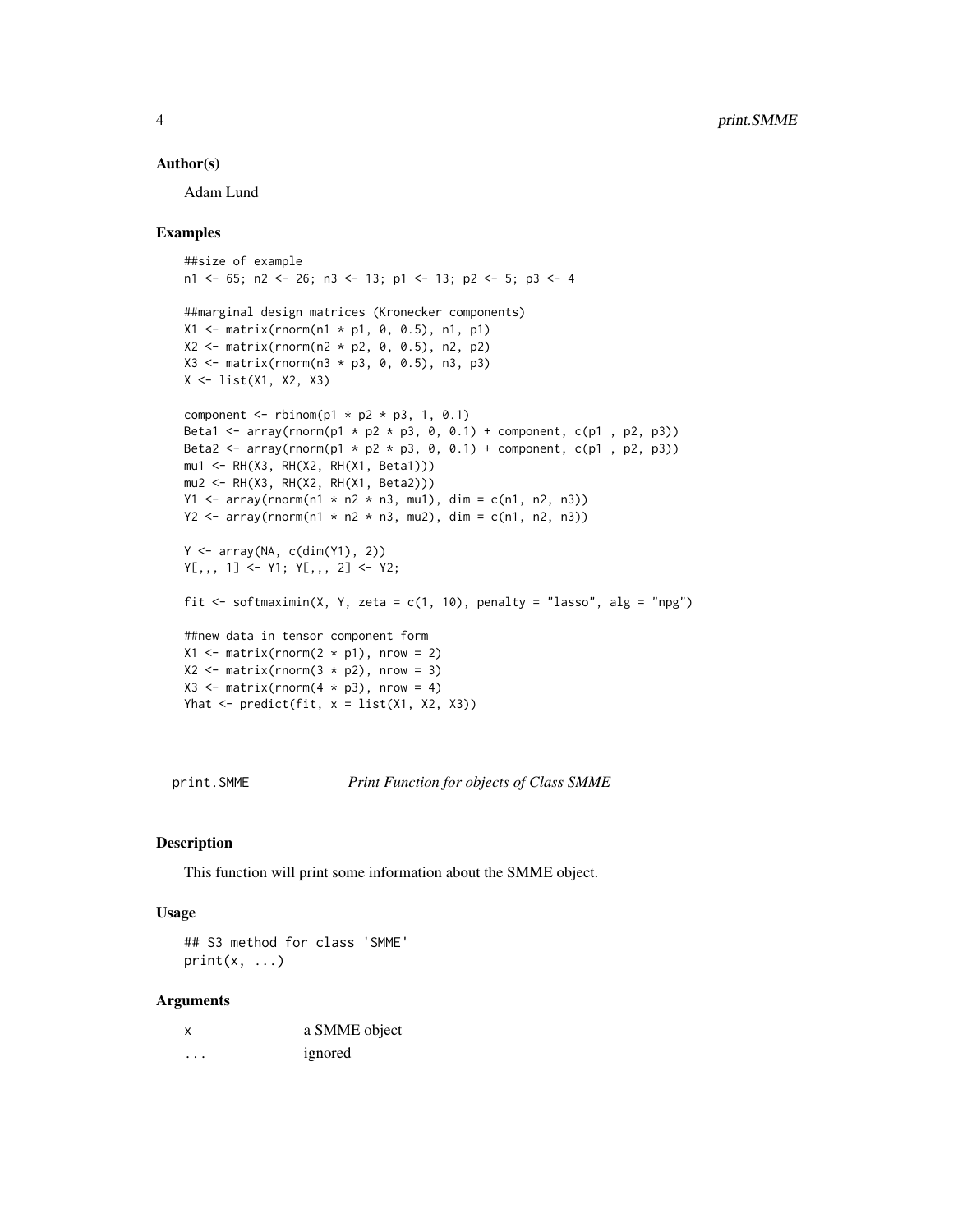## <span id="page-4-0"></span>RH 5

#### Author(s)

Adam Lund

### Examples

```
##size of example
n1 <- 65; n2 <- 26; n3 <- 13; p1 <- 13; p2 <- 5; p3 <- 4
##marginal design matrices (Kronecker components)
X1 <- matrix(rnorm(n1 * p1, 0, 0.5), n1, p1)
X2 \le - matrix(rnorm(n2 * p2, 0, 0.5), n2, p2)
X3 \leq matrix(rnorm(n3 * p3, 0, 0.5), n3, p3)
X <- list(X1, X2, X3)
component \le rbinom(p1 \ne p2 \ne p3, 1, 0.1)
Beta1 <- array(rnorm(p1 * p2 * p3, 0, .1) + component, c(p1 , p2, p3))
Beta2 <- array(rnorm(p1 * p2 * p3, 0, .1) + component, c(p1 , p2, p3))
mu1 <- RH(X3, RH(X2, RH(X1, Beta1)))
mu2 <- RH(X3, RH(X2, RH(X1, Beta2)))
Y1 <- array(rnorm(n1 * n2 * n3, mu1), dim = c(n1, n2, n3))
Y2 <- array(rnorm(n1 * n2 * n3, mu2), dim = c(n1, n2, n3))Y <- array(NA, c(dim(Y1), 2))
Y[,, 1] <- Y1; Y[, , 2] <- Y2;
fit \le softmaximin(X, Y, zeta = 10, penalty = "lasso", alg = "npg")
fit
```
<span id="page-4-1"></span>RH *The Rotated H-transform of a 3d Array by a Matrix*

#### Description

This function is an implementation of the  $\rho$ -operator found in Currie et al 2006. It forms the basis of the GLAM arithmetic.

#### Usage

RH(M, A)

#### Arguments

| M | a $n \times p_1$ matrix.                         |
|---|--------------------------------------------------|
| A | a 3d array of size $p_1 \times p_2 \times p_3$ . |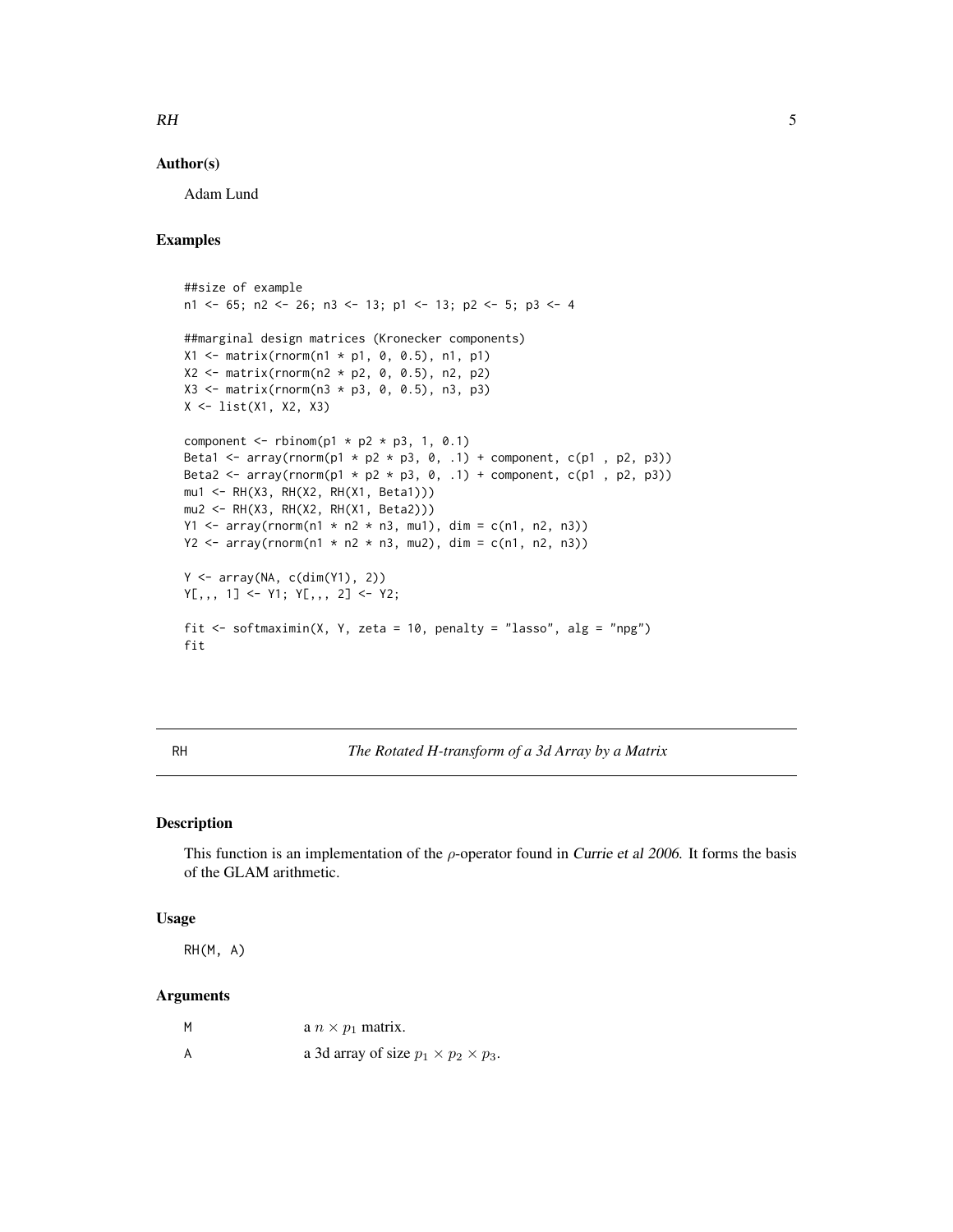#### <span id="page-5-0"></span>Details

For details see Currie et al 2006. Note that this particular implementation is not used in the routines underlying the optimization procedure.

#### Value

A 3d array of size  $p_2 \times p_3 \times n$ .

#### Author(s)

Adam Lund

#### References

Currie, I. D., M. Durban, and P. H. C. Eilers (2006). Generalized linear array models with applications to multidimensional smoothing. *Journal of the Royal Statistical Society. Series B*. 68, 259-280. url = http://dx.doi.org/10.1111/j.1467-9868.2006.00543.x.

#### Examples

```
n1 <- 65; n2 <- 26; n3 <- 13; p1 <- 13; p2 <- 5; p3 <- 4
##marginal design matrices (Kronecker components)
X1 \leq - matrix(rnorm(n1 * p1), n1, p1)
X2 \leq - matrix(rnorm(n2 * p2), n2, p2)
X3 \leftarrow matrix(rnorm(n3 * p3), n3, p3)Beta <- array(rnorm(p1 * p2 * p3, 0, 1), c(p1 , p2, p3))
max(abs(c(RH(X3, RH(X2, RH(X1, Beta)))) - kronecker(X3, kronecker(X2, X1)) %*% c(Beta)))
```
SMME *Soft Maximin Estimation for Large Scale Heterogenous Data*

#### <span id="page-5-1"></span>Description

Efficient procedure for solving the Lasso or SCAD penalized soft maximin problem for large scale\_y data. This software implements two proximal gradient based algorithms (NPG and FISTA) to solve different forms of the soft maximin problem from Lund et al., 2022. 1) For general group specific design the soft maximin problem is solved using the NPG algorithm. 2) For fixed identical d-array-tensor design across groups, where  $d = 1, 2, 3$ , the estimation procedure uses either the FISTA algorithm or the NPG algorithm and is implemented for the following two cases; i) For a tensor design matrix the algorithms use array arithmetic to speed up design matrix multiplications using only the tensor components ii) For a wavelet design matrix the algorithms use the pyramid algorithm to completely avoid the design matrix and speed up design matrix multiplications. Multithreading is possible when openMP is available for R.

Note this package SMME replaces the SMMA package.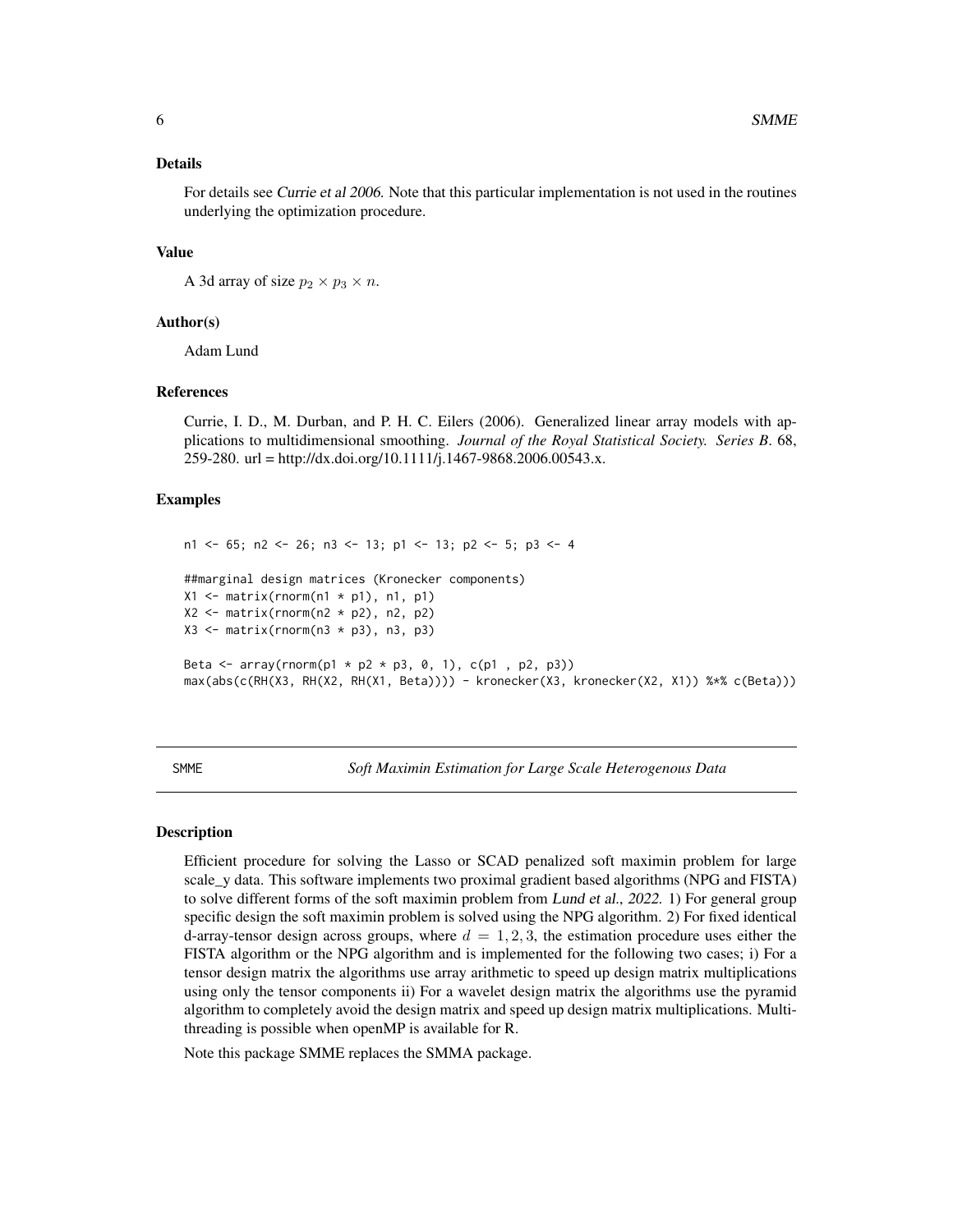#### <span id="page-6-0"></span> $SMME$  7

### Usage

```
softmaximin(x,
            y,
            zeta,
            penalty = c("lasso", "scad"),
            alg = c("npg", "fista"),
            nlambda = 30,
            lambda.min.ratio = 1e-04,
            lambda = NULL,scale_y = 1,
            penalty.factor = NULL,
            reltol = 1e-05,maxiter = 1000,
            steps = 1,
            btmax = 100,
            c = 0.0001,tau = 2,
            M = 4,nu = 1,
            Lmin = 0,
            lse = TRUE,
            nthreads = 4)
```
### Arguments

| X                | Either a list containing the G group specific design matrices of sizes $n_i \times p_i$<br>(general model), a list containing the $d (d \in \{1, 2, 3\})$ tensor components (tensor<br>array model) or a string indicating which wavelet design to use (wavelet array<br>model), see wt for options. |
|------------------|------------------------------------------------------------------------------------------------------------------------------------------------------------------------------------------------------------------------------------------------------------------------------------------------------|
| У                | list containing the G group specific response vectors of sizes $n_i \times 1$ . Alterna-<br>tively for a model with identical tensor design across G groups, yis an array of<br>size $n_1 \times \cdots \times n_d \times G$ ( $d \in \{1, 2, 3\}$ ) containing the response values.                 |
| zeta             | vector of strictly positive floats controlling the softmaximin approximation ac-<br>curacy. When $length(zeta) > 1$ the procedure will distribute the computations<br>using the nthreads parameter below when openMP is available.                                                                   |
| penalty          | string specifying the penalty type. Possible values are "lasso", "scad".                                                                                                                                                                                                                             |
| alg              | string specifying the optimization algorithm. Possible values are "npg", "fista".                                                                                                                                                                                                                    |
| nlambda          | positive integer giving the number of lambda values. Used when lambda is not<br>specified.                                                                                                                                                                                                           |
| lambda.min.ratio |                                                                                                                                                                                                                                                                                                      |
|                  | strictly positive float giving the smallest value for lambda, as a fraction of $\lambda_{max}$ ;<br>the (data dependent) smallest value for which all coefficients are zero. Used<br>when lambda is not specified.                                                                                   |
| lambda           | sequence of strictly positive floats used as penalty parameters.                                                                                                                                                                                                                                     |
| scale_y          | strictly positive number that is the response y is multiplied with.                                                                                                                                                                                                                                  |
|                  |                                                                                                                                                                                                                                                                                                      |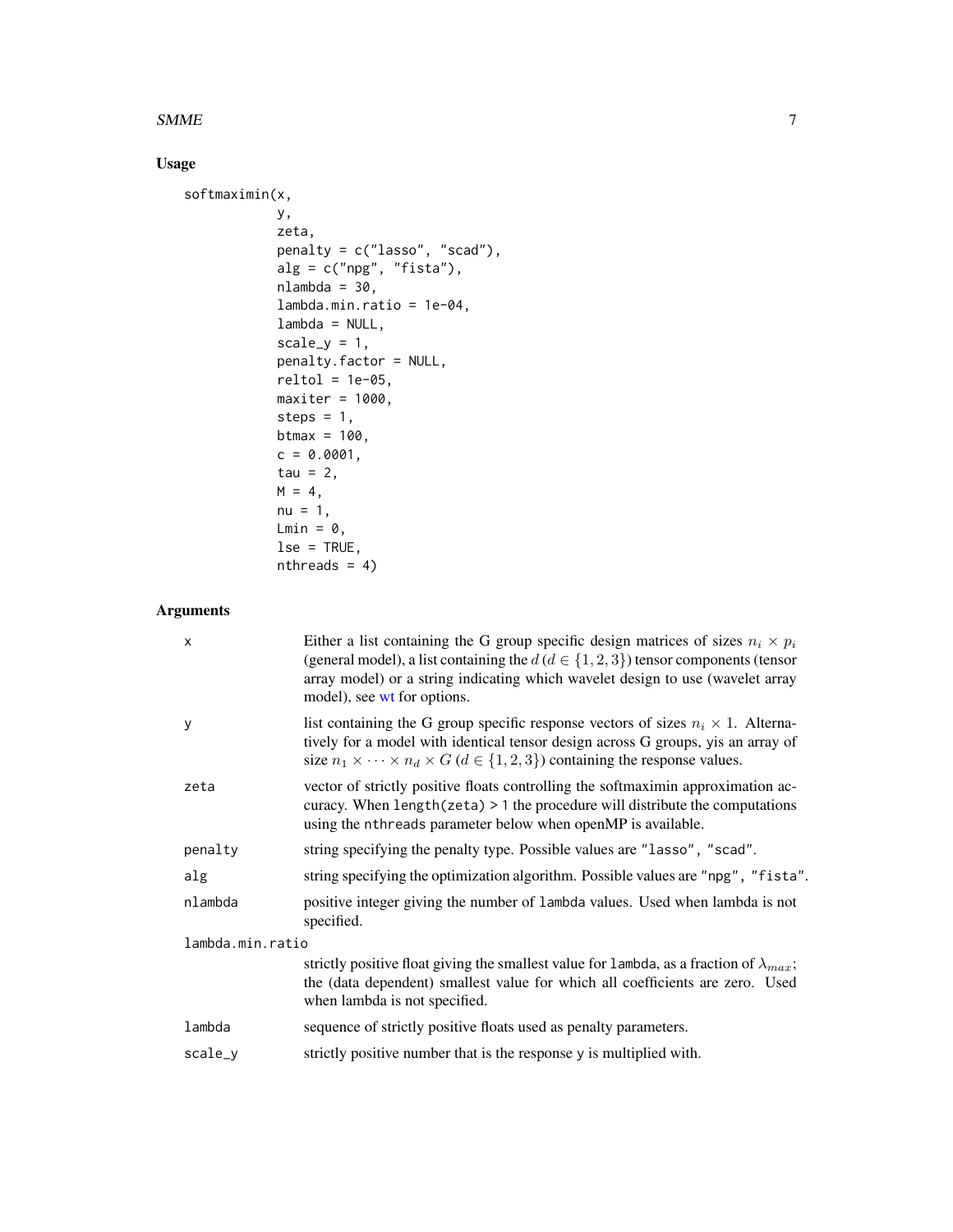|          | penalty. factor array of size $p_1 \times \cdots \times p_d$ of positive floats. Is multiplied with each element in<br>lambda to allow differential penalization on the coefficients.   |
|----------|-----------------------------------------------------------------------------------------------------------------------------------------------------------------------------------------|
| reltol   | strictly positive float giving the convergence tolerance for the inner loop.                                                                                                            |
| maxiter  | positive integer giving the maximum number of iterations allowed for each<br>lambda value, when summing over all outer iterations for said lambda.                                      |
| steps    | strictly positive integer giving the number of steps used in the multi-step adap-<br>tive lasso algorithm for non-convex penalties. Automatically set to 1 when<br>$penalty = "lasso".$ |
| btmax    | strictly positive integer giving the maximum number of backtracking steps al-<br>lowed in each iteration. Default is btmax = 100.                                                       |
| C        | strictly positive float used in the NPG algorithm. Default is $c = 0.0001$ .                                                                                                            |
| tau      | strictly positive float used to control the stepsize for NPG. Default is $tau = 2$ .                                                                                                    |
| M        | positive integer giving the look back for the NPG. Default is $M = 4$ .                                                                                                                 |
| nu       | strictly positive float used to control the stepsize. A value less that 1 will de-<br>crease the stepsize and a value larger than one will increase it. Default is nu =<br>1.           |
| Lmin     | non-negative float used by the NPG algorithm to control the stepsize. For the<br>default $Lmin = 0$ the maximum step size is the same as for the FISTA algorithm.                       |
| lse      | logical variable indicating whether to use the log-sum-exp-loss. TRUE is default<br>and yields the loss below and FALSE yields the exponential of this.                                 |
| nthreads | integer giving the number of threads to use when openMP is available. Default<br>is $4$ .                                                                                               |

#### Details

Consider modeling heterogeneous data  $y_1, \ldots, y_n$  by dividing it into G groups  $\mathbf{y}_g = (y_1, \ldots, y_{n_g}),$  $g \in \{1, \ldots, G\}$  and then using a linear model

$$
\mathbf{y}_g = \mathbf{X}_g b_g + \epsilon_g, \quad g \in \{1, \dots, G\},\
$$

to model the group response. Then  $b_g$  is a group specific  $p \times 1$  coefficient,  $\mathbf{X}_g$  an  $n_g \times p$  group design matrix and  $\epsilon_g$  an  $n_g \times 1$  error term. The objective is to estimate a common coefficient  $\beta$  such that  $\mathbf{X}_g\beta$  is a robust and good approximation to  $\mathbf{X}_g b_g$  across groups.

Following Lund et al., 2022, this objective may be accomplished by solving the soft maximin estimation problem

$$
\min_{\boldsymbol{\beta}} \frac{1}{\zeta} \log \bigg( \sum_{g=1}^G \exp(-\zeta \hat{V}_g(\boldsymbol{\beta})) \bigg) + \lambda \|\boldsymbol{\beta}\|_1, \quad \zeta > 0, \lambda \geq 0.
$$

Here  $\zeta$  essentially controls the amount of pooling across groups ( $\zeta \sim 0$  effectively ignores grouping and pools observations) and

$$
\hat{V}_g(\boldsymbol{\beta}):=\frac{1}{n_g}(2\boldsymbol{\beta}^\top\mathbf{X}_g^\top\mathbf{y}_g-\boldsymbol{\beta}^\top\mathbf{X}_g^\top\mathbf{X}_g\boldsymbol{\beta}),
$$

is the empirical explained variance, see Lund et al., 2021 for more details and references.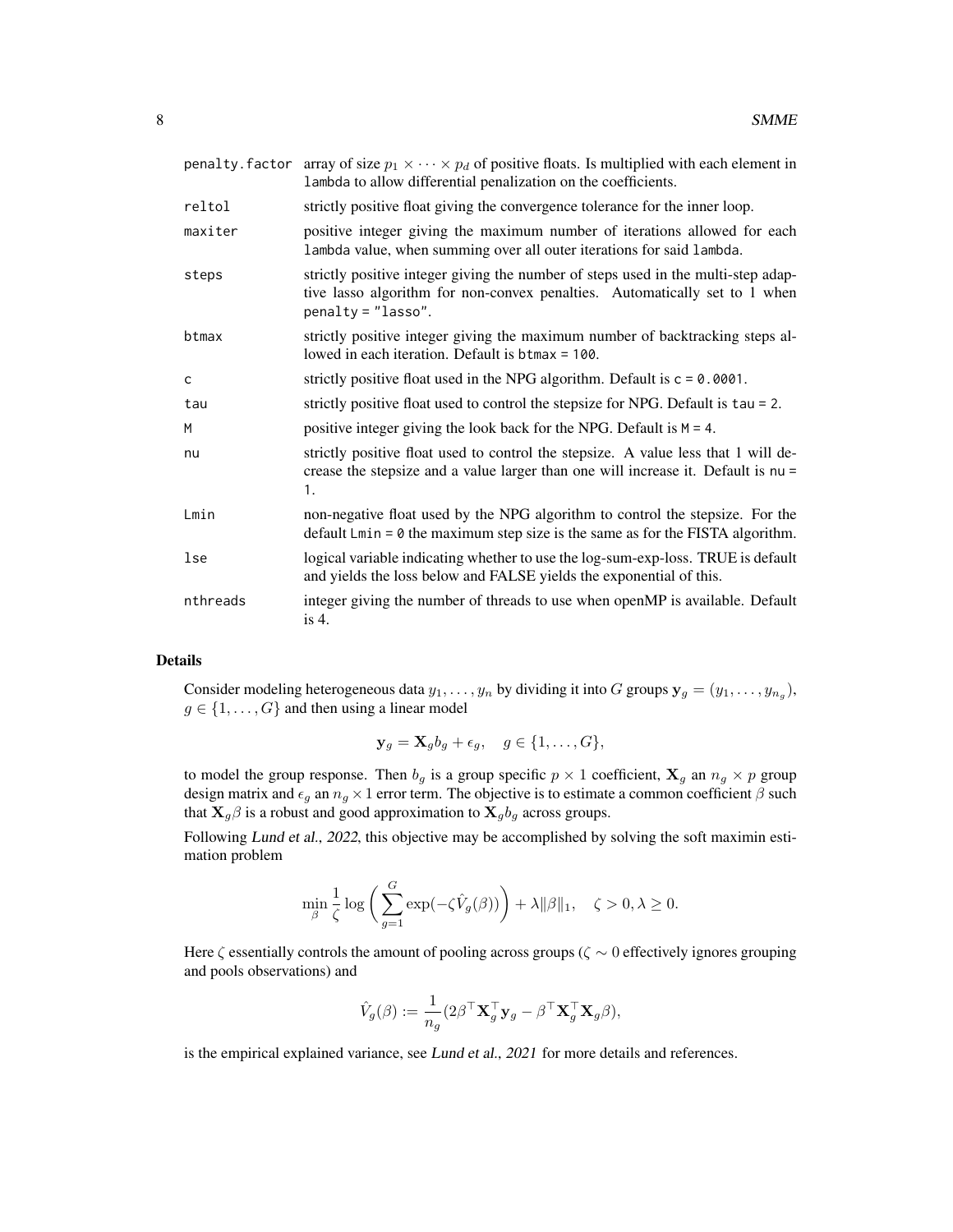<span id="page-8-0"></span>The function softmaximin solves the soft maximin estimation problem in large scale settings for a sequence of penalty parameters  $\lambda_{max} > ... > \lambda_{min} > 0$  and a sequence of strictly positive softmaximin parameters  $\zeta_1, \zeta_2, \ldots$ 

The implementation also solves the problem above with the penalty given by the SCAD penalty, using the multiple step adaptive lasso procedure to loop over the inner proximal algorithm.

Two optimization algorithms are implemented in the SMME packages; a non-monotone proximal gradient (NPG) algorithm and a fast iterative soft thresholding algorithm (FISTA).

The implementation is particularly efficient for models where the design is identical across groups i.e.  $X_g = X \,\forall g \in \{1, ..., G\}$  in the following two cases: i) first if X has tensor structure i.e.

$$
\mathbf{X} = \bigotimes_{i=1}^d \mathbf{M}_i
$$

for marginal  $n_i \times p_i$  design matrices  $M_1, \ldots, M_d$  ,  $d \in \{1, 2, 3\}$ , y is a  $d+1$  dimensional response array and x is a list containing the d marginal matrices  $M_1, \ldots, M_d$ . In this case softmaximin solves the soft maximin problem using minimal memory by way of tensor optimized arithmetic, see also [RH](#page-4-1). ii) second, if the design matrix  $X$  is the inverse matrix of an orthogonal wavelet transform softmaximin solves the soft maximin problem provided only with the  $d+1$  dimensional response array y (i.e.  $x = \text{NULL}$ ) and uses the pyramid algorithm to compute multiplications involving **X**.

Note that when multiple values for  $\zeta$  is provided it is possible to distribute the computations across CPUs if openMP is available.

#### Value

An object with S3 Class "SMME".

| spec        | A string indicating the array dimension $(1, 2 \text{ or } 3)$ and the penalty.                                                                                                                                                                                                                                                                                                                                                                                                       |
|-------------|---------------------------------------------------------------------------------------------------------------------------------------------------------------------------------------------------------------------------------------------------------------------------------------------------------------------------------------------------------------------------------------------------------------------------------------------------------------------------------------|
| coef        | A length (zeta)-list of $p \times$ nlambda matrices containing the estimates of the<br>model coefficients $(\beta)$ for each lambda-value for which the procedure con-<br>verged.                                                                                                                                                                                                                                                                                                     |
| lambda      | A length (zeta)-list vectors containing the sequence of penalty values used in<br>the estimation procedure for which the procedure converged.                                                                                                                                                                                                                                                                                                                                         |
| df          | A length(zeta)-list of vectors indicating the nonzero model coefficients for<br>each value of lambda for which the procedure converged.                                                                                                                                                                                                                                                                                                                                               |
| dimcoef     | An integer giving the number $p$ of model parameters. For array data a vector<br>giving the dimension of the model coefficient array $\beta$ .                                                                                                                                                                                                                                                                                                                                        |
| dimobs      | An integer giving the number of observations. For array data a vector giving the<br>dimension of the observation (response) array Y.                                                                                                                                                                                                                                                                                                                                                  |
| dim         | A string indicating the wavelet name if used.                                                                                                                                                                                                                                                                                                                                                                                                                                         |
| wf          | A string indicating the wavelet name if used.                                                                                                                                                                                                                                                                                                                                                                                                                                         |
| diagnostics | A list of length 3. Item iter is a length (zeta)-list of vectors containing the<br>number of iterations for each lambda value for which the algorithm converged.<br>Item bt_iter is a length(zeta) vector with total number of backtracking steps<br>performed across all (converged) lambda values for given zeta value. Key<br>bt_enter is a length(zeta) vector with total number of times backtracking<br>is initiated across all (converged) lambda values for given zeta value. |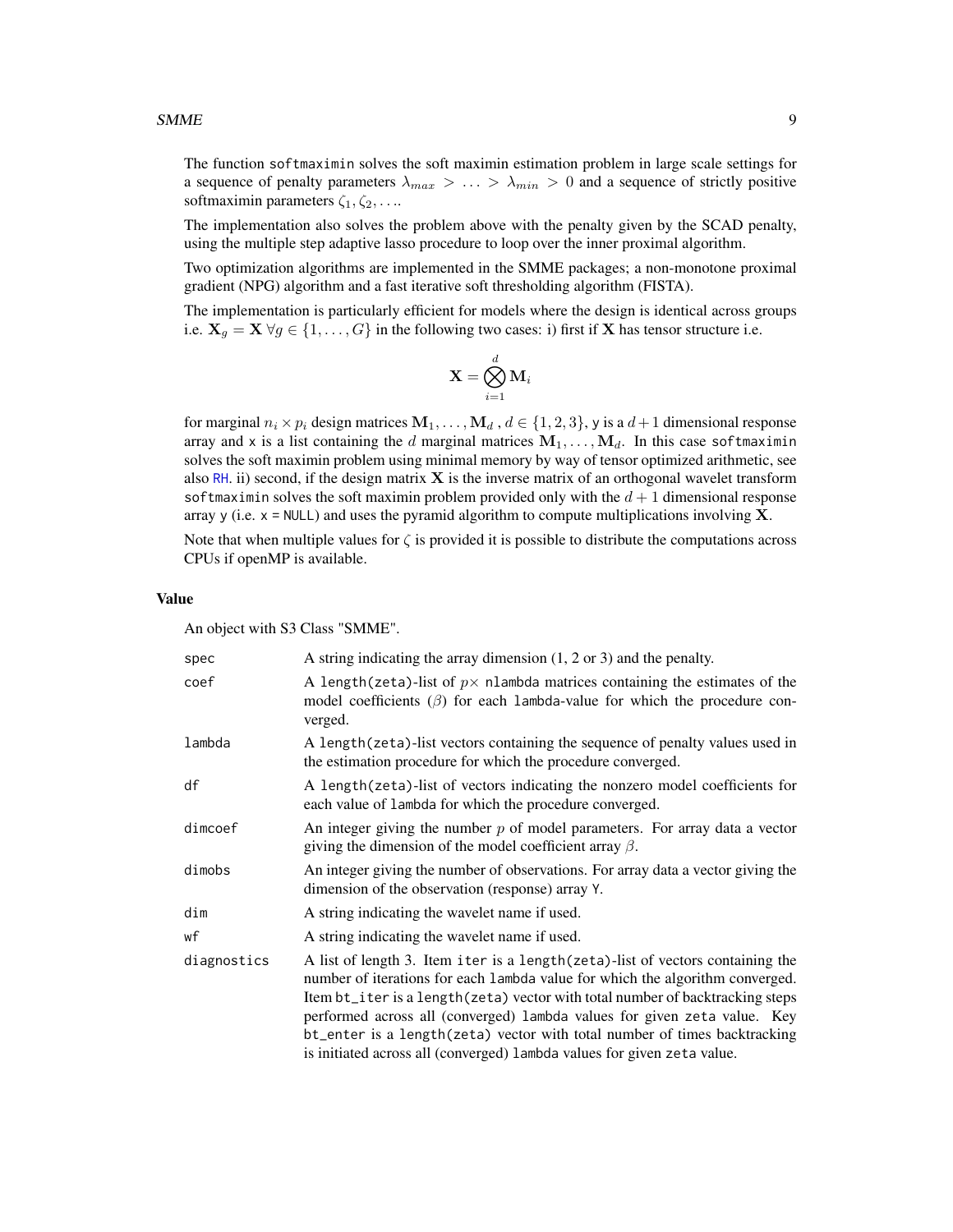| endmod | Vector of length length (zeta) with the number of models fitted for each zeta. |
|--------|--------------------------------------------------------------------------------|
| Stops  | Convergence indicators.                                                        |

#### Author(s)

Adam Lund

Maintainer: Adam Lund, <adam.lund@math.ku.dk>

#### References

Lund, A., S. W. Mogensen and N. R. Hansen (2022). Soft Maximin Estimation for Heterogeneous Data. *Scandinvaian Journal of Statistics*. url = https://doi.org/10.1111/sjos.12580

#### Examples

```
#Non-array data
##size of example
set.seed(42)
G <-10; n <- sample(100:500, G); p <-60x \leftarrow y \leftarrow list()##group design matrices
for(g in 1:G)\{x[[g]] \leftarrow matrix(rnorm(n[g] \times p), n[g], p)\}##common features and effects
common_features <- rbinom(p, 1, 0.1) #sparsity of comm. feat.
common_effects <- rnorm(p) * common_features
##group response
for(g in 1:G){
bg \le rnorm(p, 0, 0.5) \star (1 - common_features) + common_effects
mu <- x[[g]] %*% bg
y[[g]] \leftarrow \text{norm}(n[g]) + mu}
##fit model for range of lambda and zeta
system.time(fit <- softmaximin(x, y, zeta = c(0.1, 1), penalty = "lasso", alg = "npg"))
betahat <- fit$coef
##estimated common effects for specific lambda and zeta
modelno <- 9; zetano <- 2
m <- min(betahat[[zetano]][ , modelno], common_effects)
M <- max(betahat[[zetano]][ , modelno], common_effects)
plot(common_effects, type = "p", ylim = c(m, M), col = "red")
lines(betahat[[zetano]][ , modelno], type = "h")
#Array data
##size of example
set.seed(42)
G \le -50; n \le -c(30, 20, 10); p \le -c(7, 5, 4)
```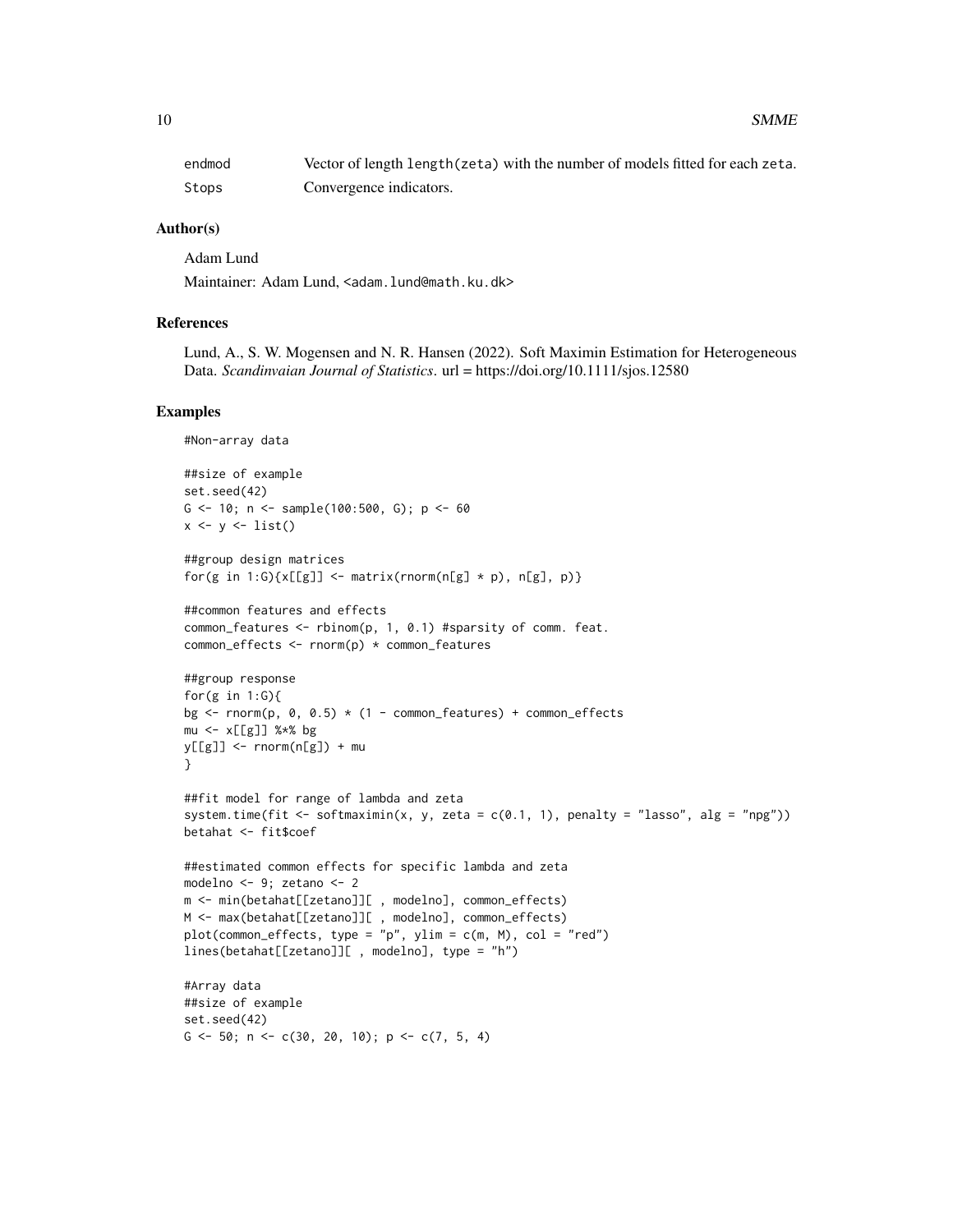#### $SMME$  11

```
##marginal design matrices (Kronecker components)
x \leftarrow list()
for(i in 1:length(n))\{x[[i]] \leftarrow matrix(rnorm(n[i] * p[i]), n[i], p[i])\}##common features and effects
common_features <- rbinom(prod(p), 1, 0.1) #sparsity of comm. feat.
common_effects <- rnorm(prod(p),0,0.1) * common_features
##group response
y <- array(NA, c(n, G))
for(g in 1:G){
bg \le rnorm(prod(p), 0, .1) \star (1 - common_features) + common_effects
Bg < -array(bg, p)mu \leftarrow RH(x[[3]], RH(x[[2]], RH(x[[1]], By)))y[,, g] <- array(rnorm(prod(n)), dim = n) + mu
}
##fit model for range of lambda and zeta
system.time(fit <- softmaximin(x, y, zeta = c(1, 10, 100), penalty = "lasso",
            alg = "npg")Betahat <- fit$coef
##estimated common effects for specific lambda and zeta
modelno <- 30; zetano <- 1
m <- min(Betahat[[zetano]][, modelno], common_effects)
M <- max(Betahat[[zetano]][, modelno], common_effects)
plot(common_effects, type = "h", ylim = c(m, M), col = "red")
lines(Betahat[[zetano]][, modelno], type = "h")
#Array data and wavelets
##size of example
set.seed(42)
G <- 50; p <- n <- c(2^3, 2^4, 2^5);
##common features and effects
common_features <- rbinom(prod(p), 1, 0.1) #sparsity of comm. feat.
common_effects <- rnorm(prod(p), 0, 1) * common_features
##group response
y <- array(NA, c(n, G))
for(g in 1:G){
bg \le rnorm(prod(p), 0, 0.1) \star (1 - common_features) + common_effects
Bg \leq array(bg, p)
mu < -iwt(Bg)y[,, g] \leq \arctan(\text{prod}(n), 0, 0.5), \text{dim} = n) + \text{mu}}
##fit model for range of lambda and zeta
system.time(fit <- softmaximin(x = "la8", y, zeta = c(0.1, 1, 10),
                                 penalty = "lasso", alg = "fista"))
Betahat <- fit$coef
##estimated common effects for specific lambda and zeta
```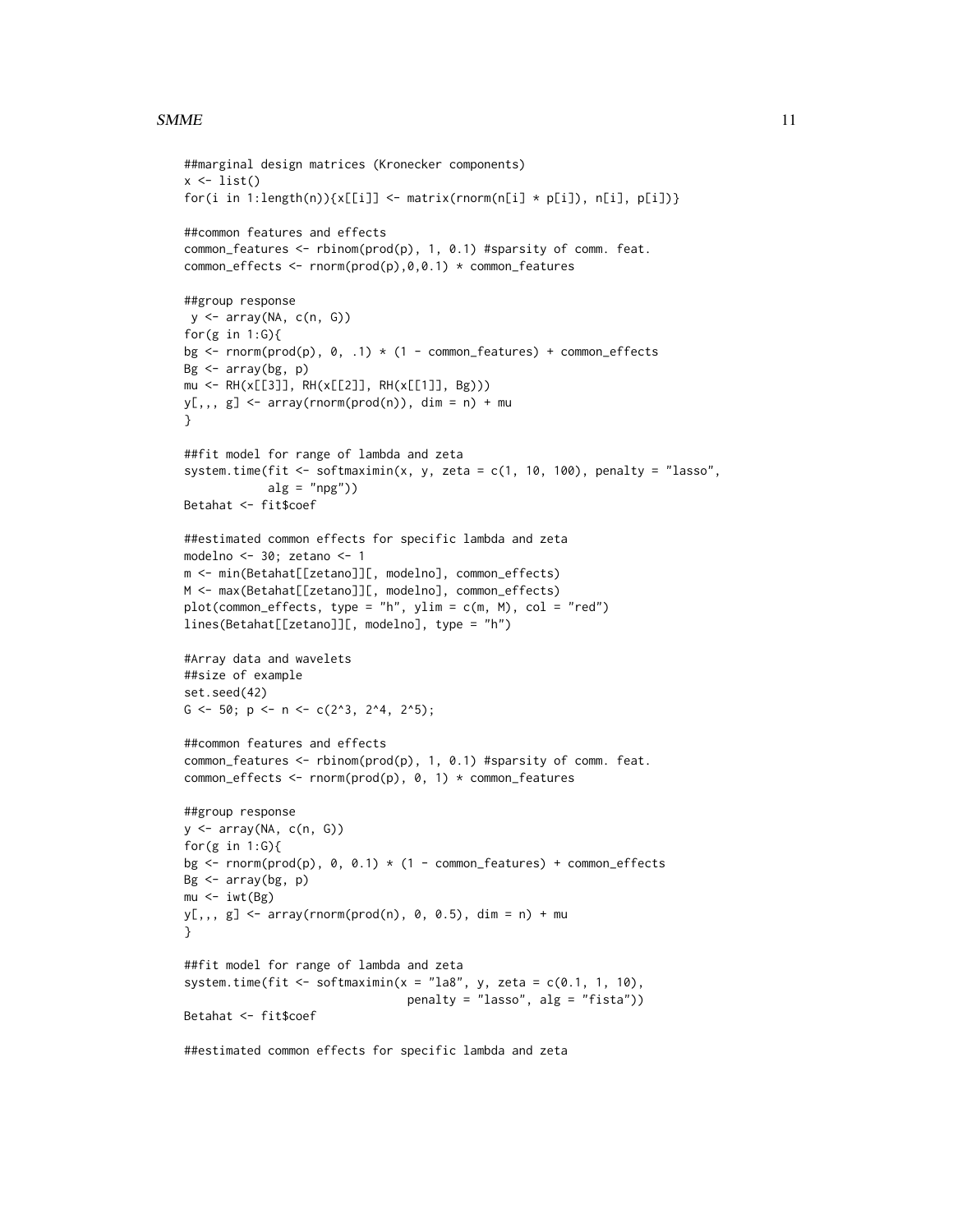```
modelno <- 10; zetano <- 3
m <- min(Betahat[[zetano]][, modelno], common_effects)
M <- max(Betahat[[zetano]][, modelno], common_effects)
plot(common_effects, type = "h", ylim = c(m, M), col = "red")
lines(Betahat[[zetano]][, modelno], type = "h")
```
#### <span id="page-11-1"></span>wt *Discrete wavelet transform*

#### Description

This function performs a level J wavelet transform of the input array (1d, 2d, or 3d) using the pyramid algorithm (Mallat 1989).

#### Usage

wt(x,  $wf = "la8", J = NULL)$ 

#### Arguments

|    | a 1, 2, or 3 dimensional data array. The size of each dimension must be dyadic.   |
|----|-----------------------------------------------------------------------------------|
| wf | the type of wavelet family used. See R-package waves lim for options.             |
|    | is the level (depth) of the decomposition. For default NULL the max depth is used |
|    | making $wt(x)$ equal to multiplying $x$ with the corresponding wavelet matrix.    |

#### Details

This is a C++/R wrapper function for a C implementation of the discrete wavelet transform by Brandon Whitcher, Rigorous Analytics Ltd, licensed under the BSD 3 license https://cran.r-project.org/web/licenses/BSD\_3\_claus see the Waveslim package; Percival and Walden (2000); Gencay, Selcuk and Whitcher (2001).

Given a data array (1d, 2d or 3d) with dyadic sizes this transform is computed efficiently via the pyramid algorithm see Mallat (1989).

This functionality is used in the computations underlying [softmaximin](#page-5-1) to perform multiplications involving the wavelet (design) matrix efficiently.

#### Value

... An array with dimensions equal to those of x.

#### Author(s)

Adam Lund, Brandon Whitcher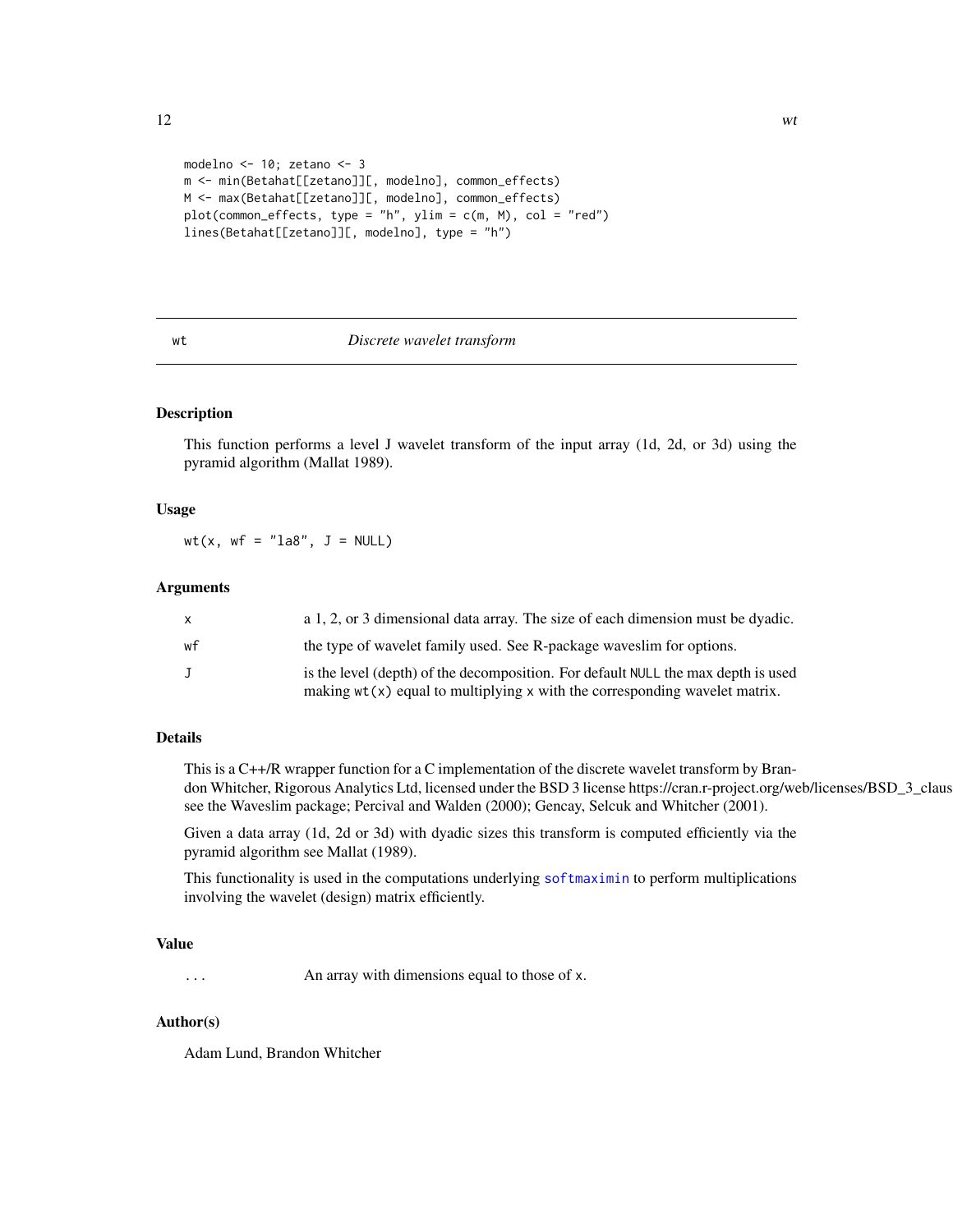#### References

Gencay, R., F. Selcuk and B. Whitcher (2001) An Introduction to Wavelets and Other Filtering Methods in Finance and Economics, Academic Press.

Mallat, S. G. (1989) A theory for multiresolution signal decomposition: the wavelet representation, IEEE Transactions on Pattern Analysis and Machine Intelligence, 11, No. 7, 674-693.

Percival, D. B. and A. T. Walden (2000) Wavelet Methods for Time Series Analysis, Cambridge University Press.

#### Examples

```
###1d
x <- as.matrix(rnorm(2^3))
range(x - iwt(wt(x)))###2d
x \le - matrix(rnorm(2^(3 + 4)), 2^3, 2^4)
range(x - iwt(wt(x)))###3d
```
 $x \le -\arctan(2^(3 + 4 + 5)), \ c(2^3, 2^4, 2^5))$ 

 $range(x - iwt(wt(x)))$